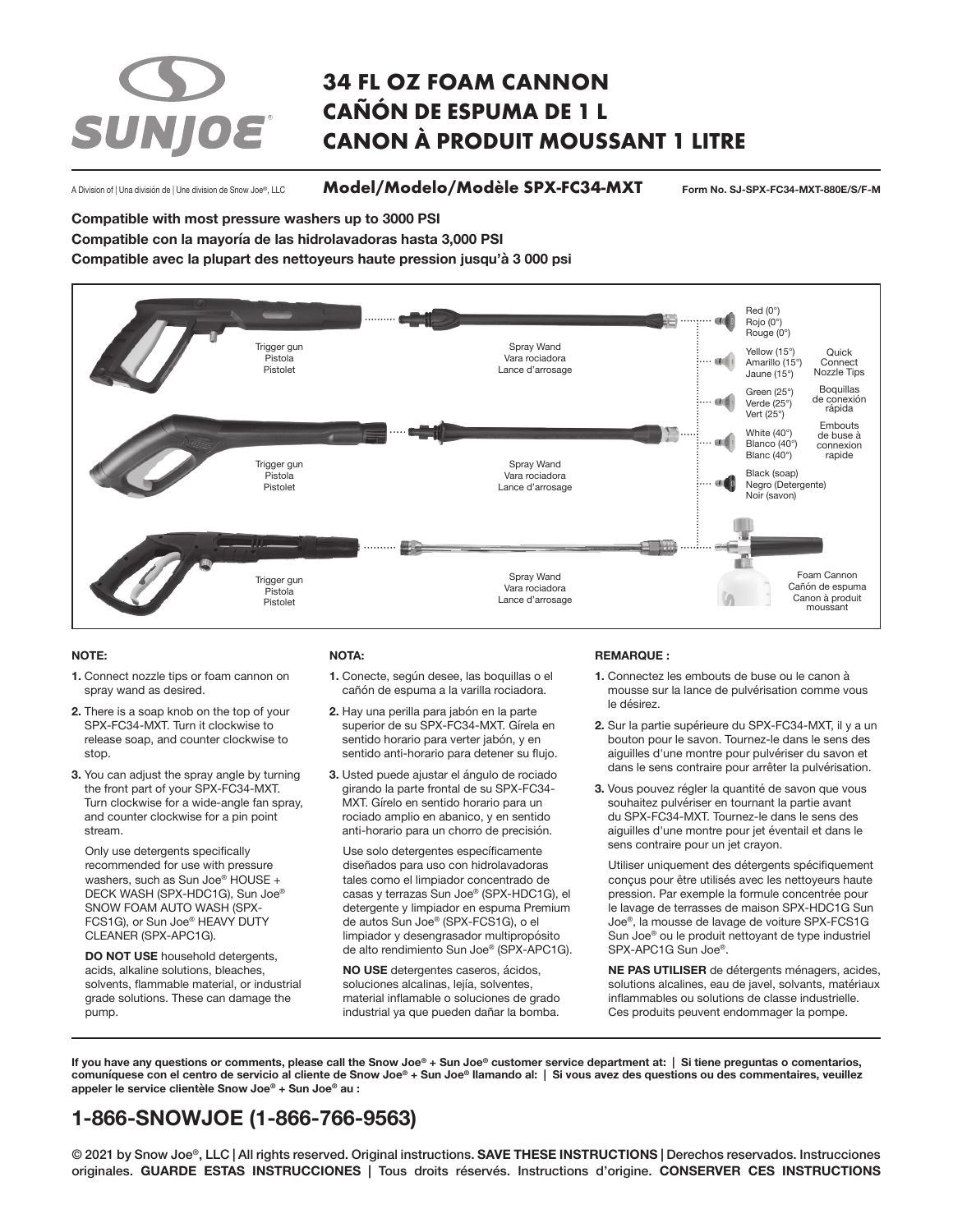## **SNOW JOE® + SUN JOE® CUSTOMER PROMISE**

**ABOVE ALL ELSE,** Snow Joe, LLC ("Snow Joe") is dedicated to you, our customer. We strive to make your experience as pleasant as possible. Unfortunately, there are times when a Snow Joe®, Sun Joe®, or Aqua Joe® product ("Product") does not work or breaks under normal operating conditions. We think it's important that you know what you can expect from us. That's why we have a Limited Warranty ("Warranty") for our Products.

#### **OUR WARRANTY:**

Snow Joe warrants new, genuine, powered and non-powered Products to be free from defects in material or workmanship when used for ordinary household use for a period of two years from the date of purchase by the original, end-user purchaser when purchased from Snow Joe or from one of Snow Joe's authorized sellers with proof of purchase. Because Snow Joe is unable to control the quality of its Products sold by unauthorized sellers, unless otherwise prohibited by law, this Warranty does not cover Products purchased from unauthorized sellers. If your Product does not work or there's an issue with a specific part that is covered by the terms of this Warranty, Snow Joe will elect to either (1) send you a free replacement part, (2) replace the Product with a new or comparable product at no charge, or (3) repair the Product. How cool is that!

#### **This Warranty gives you specific legal rights, and you may also have other rights which vary from State to State.**

#### **PRODUCT REGISTRATION:**

Snow Joe strongly encourages you to register your Product. You can register online at **snowjoe.com/register**, or by printing and mailing in a registration card available online from our website, or calling our Customer Service Department at **1-866-SNOWJOE (1-866-766-9563)**, or by e-mailing us at **help@snowjoe.com**. Failure to register your Product will not diminish your warranty rights. However, registering your Product will allow Snow Joe to better serve you with any of your customer service needs.

#### **WHO CAN SEEK LIMITED WARRANTY COVERAGE:**

This Warranty is extended by Snow Joe to the original purchaser and original owner of the Product.

#### **WHAT IS NOT COVERED?**

This Warranty does not apply if the Product has been used commercially or for non-household or rental applications. This Warranty also does not apply if the Product was purchased from an unauthorized seller. This Warranty also does not cover cosmetic changes that do not affect performance. Wearing parts like belts, augers, chains and tines are not covered under this Warranty, and can be purchased at **snowjoe.com** or by calling **1-866-SNOWJOE (1-866-766-9563)**.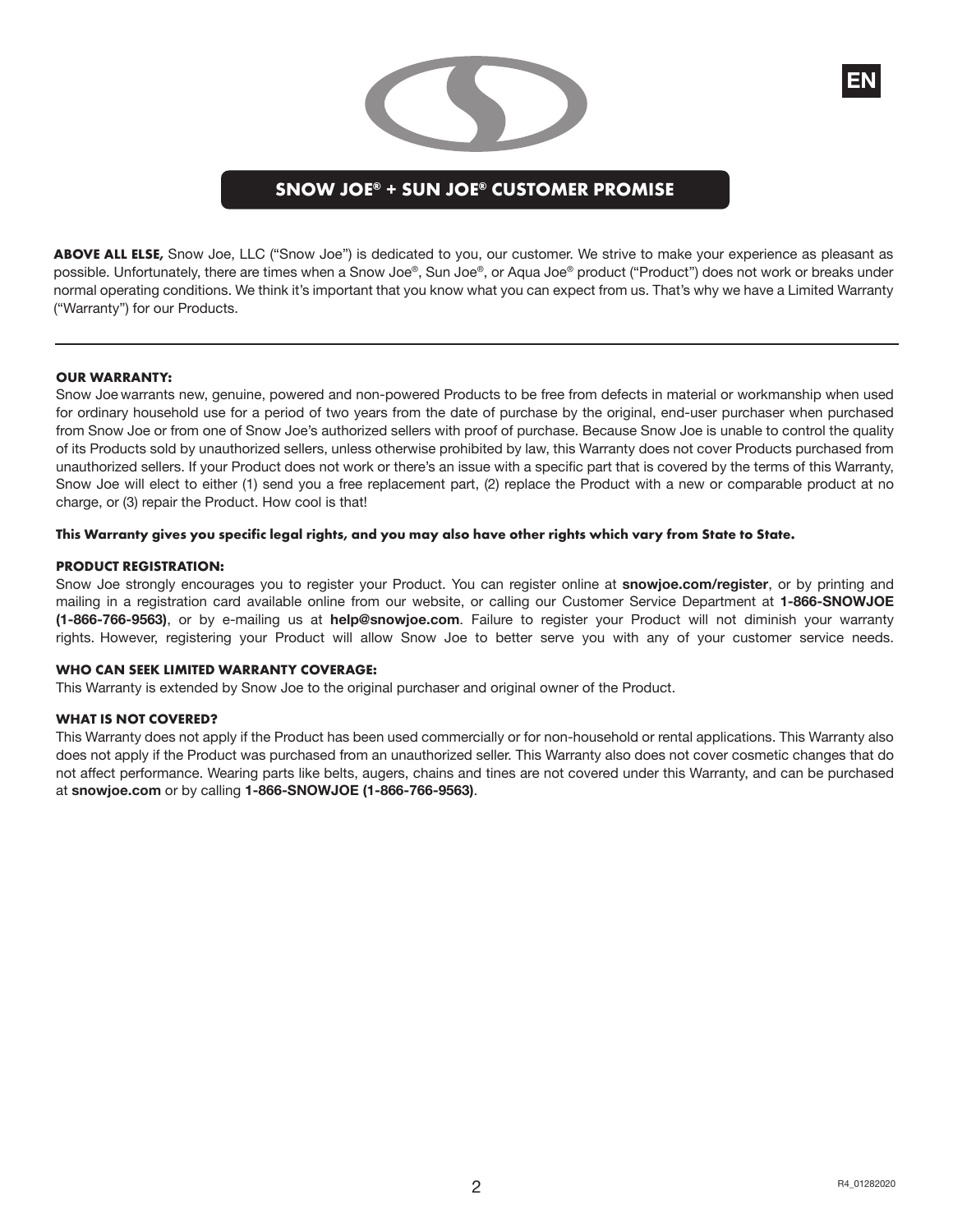

## **LA PROMESA DE SNOW JOE® + SUN JOE® AL CLIENTE**

POR SOBRE TODO, en Snow Joe, LLC ("Snow Joe") estamos dedicados a usted, nuestro cliente. Nos esforzamos por hacer que su experiencia sea lo más placentera posible. Desafortunadamente, hay veces en que un producto Snow Joe®, Sun Joe®, o Aqua Joe® (el "Producto") no funciona o sufre un desperfecto bajo condiciones normales de operación. Creemos que es importante que usted sepa que puede confiar en nosotros. Es por eso que tenemos esta Garantía Limitada (la "Garantía") para nuestros Productos.

#### **NUESTRA GARANTÍA:**

Snow Joe garantiza que sus Productos motorizados y no motorizados, nuevos y genuinos, están libres de defectos materiales o de mano de obra al ser usados en tareas domésticas normales durante un periodo de dos (2) años a partir de la fecha de compra por parte del comprador original y usuario final, cuando este último los compra a través de Snow Joe o un vendedor autorizado por Snow Joe y ha obtenido un comprobante de compra. Ya que Snow Joe no puede controlar la calidad de sus Productos vendidos por vendedores no autorizados, a menos que la ley lo prohíba esta Garantía no cubre Productos adquiridos a través de vendedores no autorizados. Si su Producto no funciona, o hay un problema con una parte específica que está cubierta por los términos de esta Garantía, Snow Joe elegirá entre: (1) enviarle una parte de repuesto gratuita; (2) reemplazar el Producto con uno nuevo o similar sin costo alguno; o (3) reparar el Producto. ¡Un excelente soporte!

#### **Esta Garantía le da derechos legales específicos, y usted puede también tener otros derechos según el Estado.**

#### **REGISTRO DEL PRODUCTO:**

Snow Joe le recomienda enfáticamente registrar su Producto. Usted puede registrar su Producto en línea visitando **snowjoe.com/register**, imprimiendo y enviando por correo una tarjeta de registro disponible en línea en nuestro sitio Web, llamando a nuestra central de servicio al cliente al **1-866-SNOWJOE (1-866-766-9563)**, o enviándonos un e-mail a **help@snowjoe.com**. Si usted no registra su Producto sus derechos de garantía no disminuirán; sin embargo, registrar su Producto permitirá que Snow Joe le pueda atender mejor si usted tiene alguna necesidad como cliente.

#### **¿QUIÉN PUEDE SOLICITAR COBERTURA DE GARANTÍA LIMITADA?**

Esta Garantía es otorgada por Snow Joe al comprador original y propietario original del Producto.

#### **¿QUÉ NO ESTÁ CUBIERTO?**

Esta Garantía no se aplica si el Producto ha sido usado de forma comercial o en aplicaciones no domésticas o de alquiler. Esta Garantía tampoco se aplica si el Producto fue adquirido desde un vendedor no autorizado. Esta garantía tampoco cubre cambios cosméticos que no afecten el funcionamiento del Producto. Las partes desgastables como correas, brocas y cuchillas no están cubiertas por esta Garantía, y pueden ser compradas visitando **snowjoe.com** o llamando al **1-866-SNOWJOE (1-866-766-9563)**.